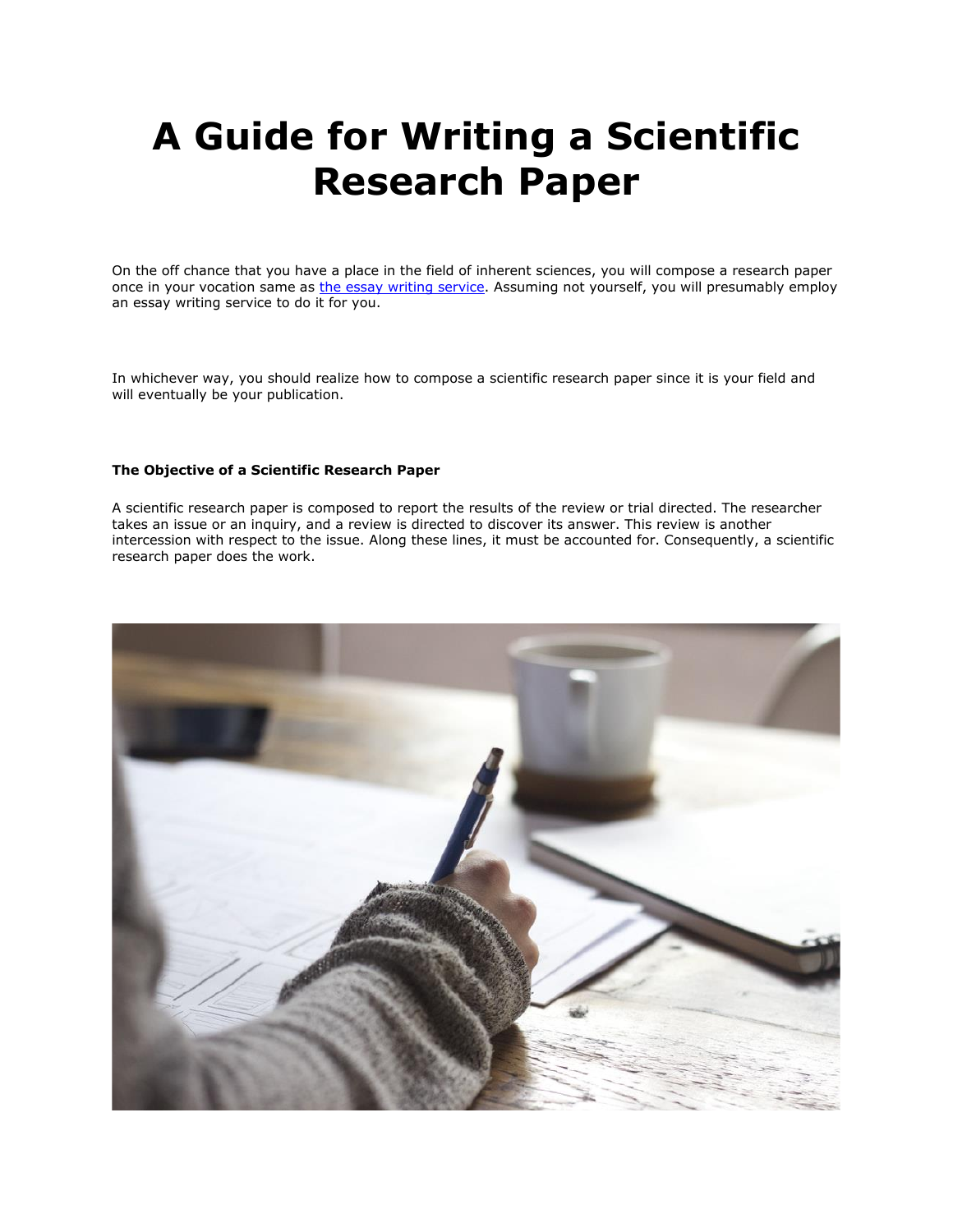# **Design of a Scientific Research Paper**

To figure out how to compose a research paper, it is fundamental to understand its design and structure. It is additionally clarified beneath.

# **Title**

The most important step is to compose a title. Recall that your title isn't your subject. A title is a short explanation that features the work you have done or the issue you are chipping away at. Try not to lengthen the title pointlessly.

#### **Authors**

The following stage is to make reference to the authors of the paper. There could be at least one author of a paper. They are referenced arranged by to their commitment. The creator's complete names are referenced alongside their associated foundations assuming any.

#### **Abstract**

The abstract is a passage that gives a thorough outline of the entire paper. It is typically composed towards the end when you are finished writing the entire paper. Nonetheless, it is put at the absolute first of the paper after the title. In this way, that readers can peruse the abstract and know what's going on with the paper.

#### **Introduction**

The introduction is composed to clarify the title. It is the part of the paper that portrays the theme. Its starting point, foundation, or ther subtleties same as [theessaywritingservice.](https://theessaywritingservice.com/) It likewise specifies the scientific meanings of the terms in question.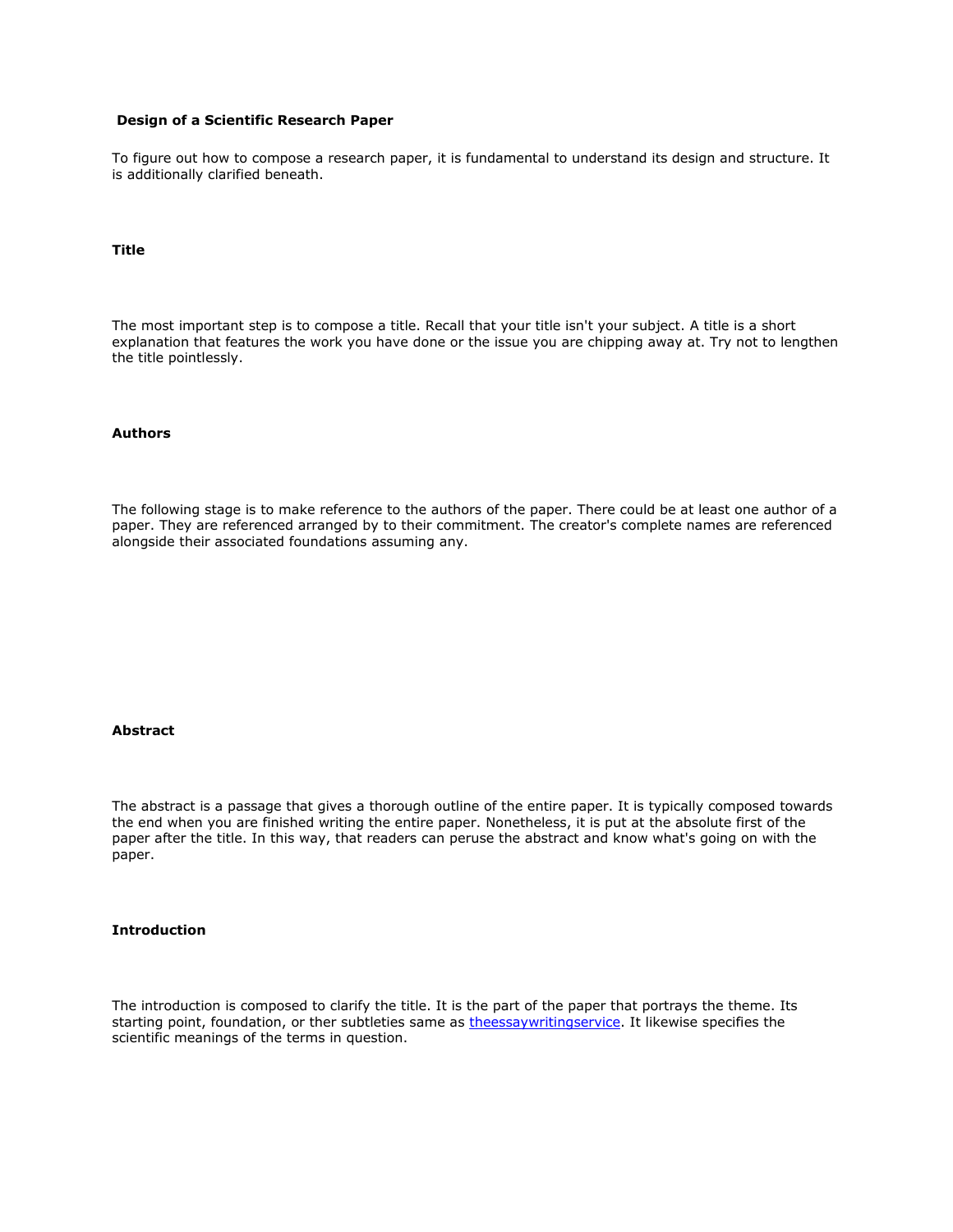The main commitment of an introduction is that it states why the issue is critical or significant. Then, at that point, a gap analysis is likewise composed. The gap analysis means composing different investigations directed at this point and what they have missed. It further tells how you will cover what they missed.

#### **Materials and Methods**

The next section is on materials and methods. The authors need to specify the technique through which they led the review. They likewise need to make reference to the materials utilized. This is composed to help different researchers assuming they need to direct a comparative test or need to utilize a comparable method.

For example, on the off chance that you did a hereditary investigation. You will make reference to whether you did polymerase chain response (PCR) or hereditary sequencing. You will then, at that point, likewise notice the groundworks or the PCR blend utilized in your trial.

## **Results**

In the wake of writing the materials and methods, you will compose the results of your review. Your results could assert your speculation, or it could refute it also. You will in any case report it.

The fundamental information that shows the results is additionally included in this part. In the event that you draw in with a 'compose my essay' service, you can furnish them with your results, and they can compose a research paper out of it.

#### **Discussion**

The discussion is composed to clarify the results. This segment will tell the meaning of the results and how they address the issue picked as the point.

#### **Acknowledgments**

Acknowledgments are composed to make reference to any critical character or establishment that may have helped lead the research or compose the paper in any capacity. As a rule, individuals notice the name of the labs, or experts and proofreaders, and so forth